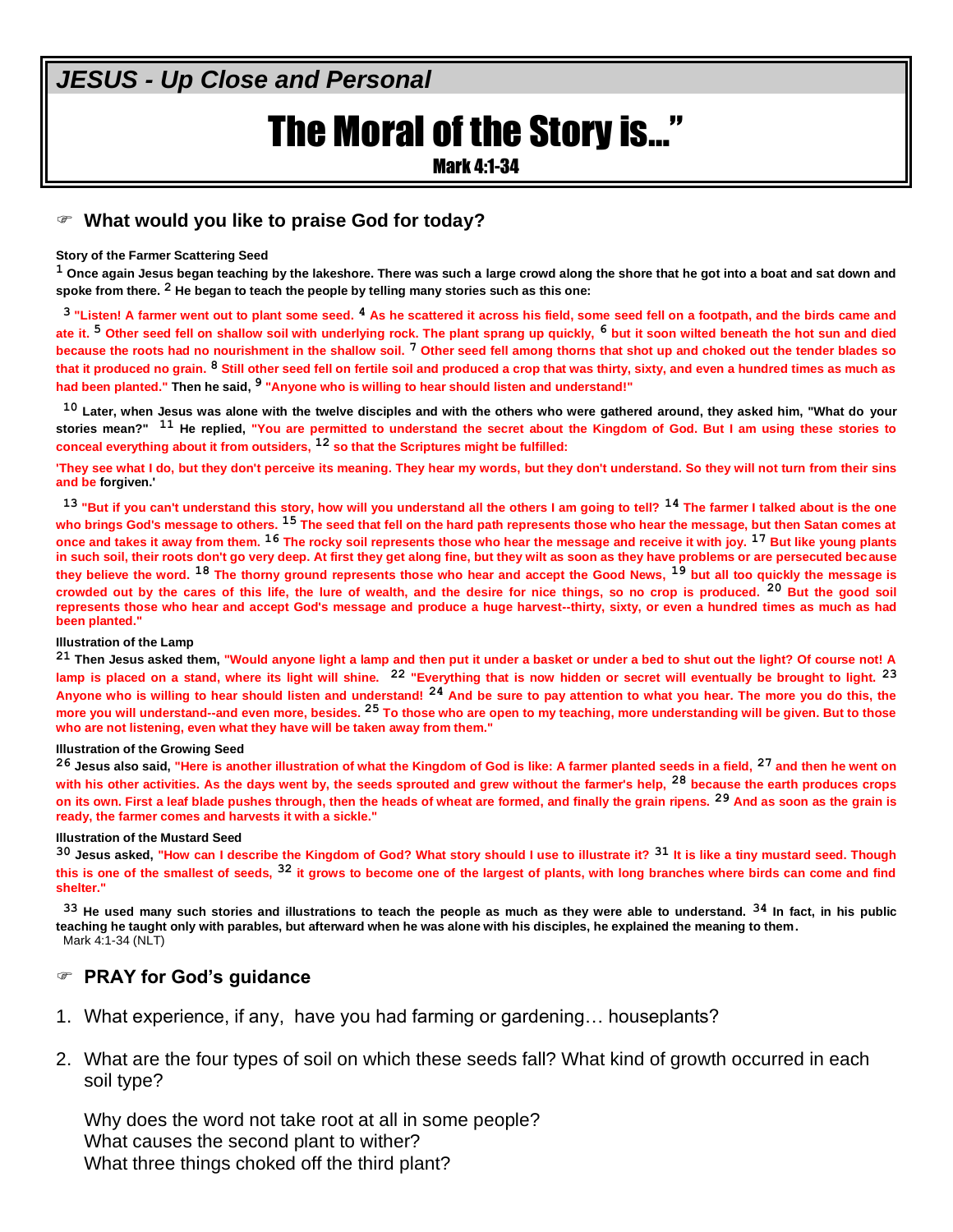3. How are the parables like a spiritual hearing test?

What blocks understanding?

- 4. What distinguishes those who are told the "secret of the kingdom" from those "outside"?
- 5. How does one become good soil?
- 6. What does this parable teach about failure and success in evangelism?
- 7. [vv. 21-25] If Jesus is the lamp, what is He revealing (see also vv. 11-12)? What is the secret of growing in Christ or receiving more of Him?
- 8. [vv. 26-29] What part, if any, do people play in the growing kingdom?
- 9. [vv. 30-32] What does the contrasting seed and bush teach about the kingdom?
- 10.How does knowing that the growth of the kingdom is initiated and empowered by God affect your life and ministry as a Christian?

#### **Wrap up: At what stage is the kingdom in your life now: Still a seed? Sprouting? Outgrowing the "weeds"? Producing a harvest?**

**Prayer:** For one another

For missionaries

# LIFE GROUPS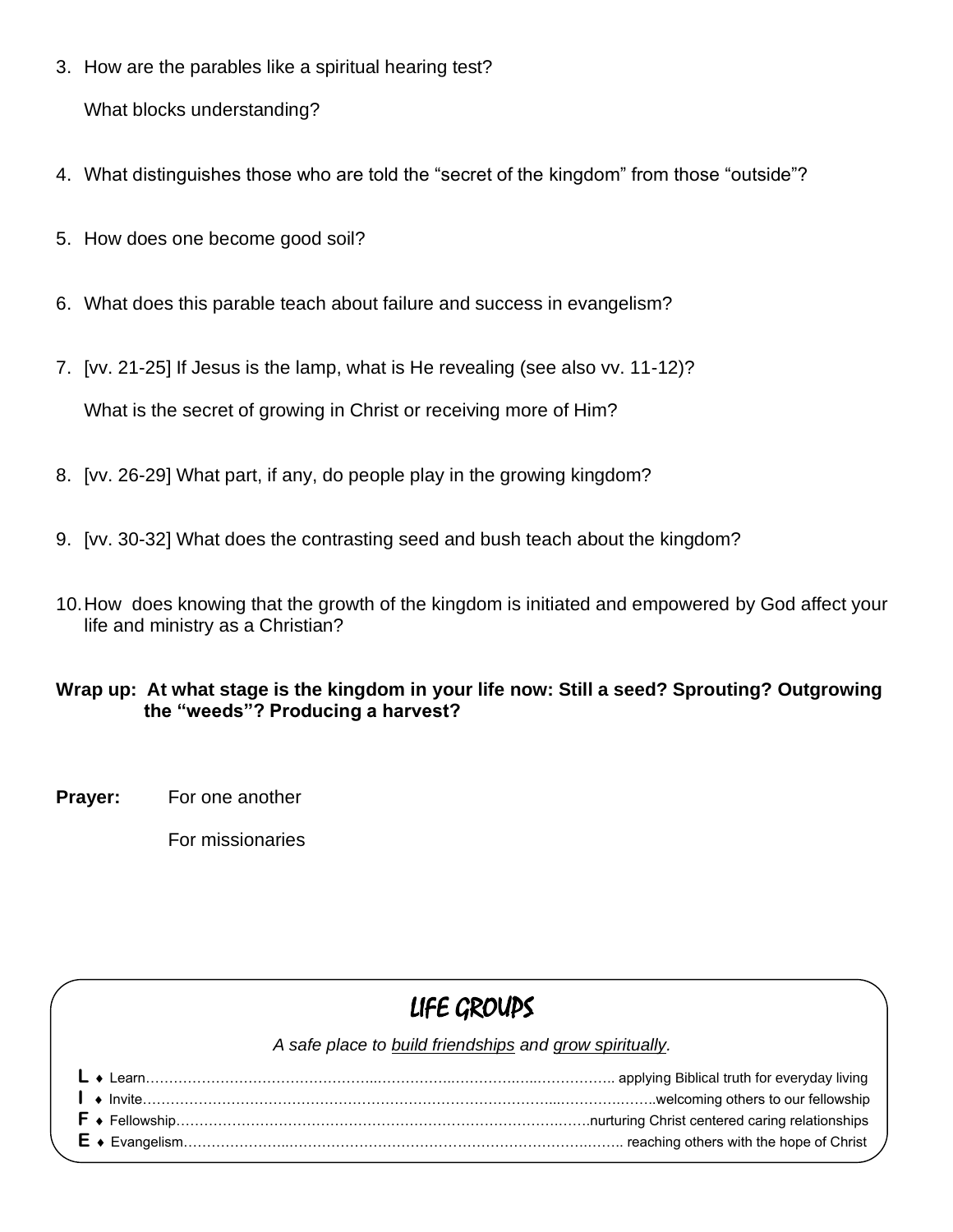## Commentary Notes from the Life Application Bible

## Chapter 4

## Notes for Verse 2

Jesus taught the people by telling parables, short stories using familiar scenes to explain spiritual truth. This method of teaching compels the listener to think. It conceals the truth from those who are too stubborn or prejudiced to hear what is being taught. Most parables have one main point, so we must be careful not to go beyond what Jesus intended to teach.

#### Notes for Verse 3

Seed was sown by hand. As the farmer walked across the field, he threw handfuls of seed onto the ground from a large bag slung across his shoulders. The plants did not grow in neat rows as accomplished by today's machine planting. No matter how skillful, no farmer could keep some of his seed from falling by the wayside, from being scattered among rocks and thorns, or from being carried off by the wind. So the farmer would throw the seed liberally, and enough would fall on good ground to ensure the harvest.

#### Notes for Verse 9

We hear with our ears, but there is a deeper kind of listening with the mind and heart that is necessary in order to gain spiritual understanding from Jesus' words. Some people in the crowd were looking for evidence to use against Jesus; others truly wanted to learn and grow. Jesus' words were for the honest seekers.

## Notes for Verses 11,12

Some people do not understand God's truth because they are not ready for it. God reveals truth to people who will act on it, who will make it visible in their lives. When you talk with people about God, be aware that they will not understand if they are not yet ready. Be patient, taking every chance to tell them more of the truth about God, and praying that the Holy Spirit will open their minds and hearts to receive the truth and act on it.

#### Notes for Verses 14-20

The four soils represent four different ways people respond to God's message. Usually we think that Jesus was talking about four different kinds of people. But he may also have been talking about (1) different times or phases in a person's life, or (2) how we willingly receive God's message in some areas of our lives and resist it in others. For example, you may be open to God about your future, but closed concerning how you spend your money. You may respond like good soil to God's demand for worship, but like rocky soil to his demand to give to people in need. We must strive to be like good soil in every area of our lives at all times.

#### Notes for Verse 19

Worldly worries, the false sense of security brought on by prosperity, and the desire for things plagued first-century disciples as they do us today. How easy it is for our daily routines to become overcrowded. A life packed with materialistic pursuits deafens us to God's Word. Stay free so you can hear God when he speaks.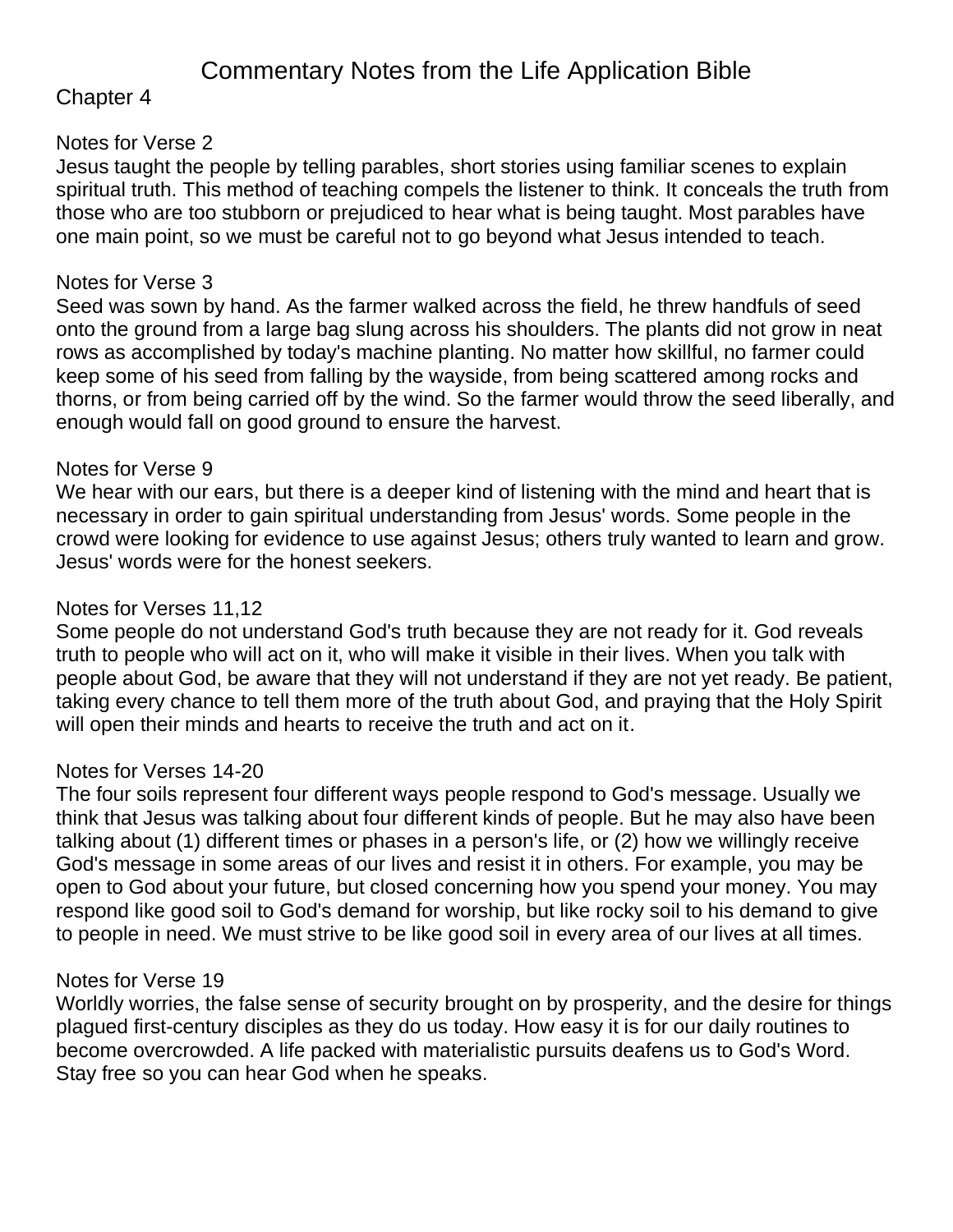#### Notes for Verse 21

If a lamp doesn't help people see, it is useless. Does your life show other people how to find God and how to live for him? If not, ask what "bowls" have extinguished your light. Complacency, resentment, stubbornness of heart, or disobedience could keep God's light from shining through you to others.

## Notes for Verses 24,25

The light of Jesus' truth is revealed to us, not hidden. But we may not be able to see or to use all of that truth right now. Only as we put God's teachings into practice will we understand and see more of the truth. The truth is clear, but our ability to understand is imperfect. As we obey, we will sharpen our vision and increase our understanding (see James 1:22-25).

#### Notes for Verse 25

This verse simply means that we are responsible to use well what we have. How much we have is not nearly as important as what we do with it.

## Notes for Verses 26-29

This parable about the kingdom of God, recorded only by Mark, reveals that spiritual growth is a continual, gradual process that is finally consummated in a harvest of spiritual maturity. We can understand the process of spiritual growth by comparing it to the slow but certain growth of a plant.

## Notes for Verses 30-32

Jesus used this parable to explain that although Christianity had very small beginnings, it would grow into a worldwide community of believers. When you feel alone in your stand for Christ, realize that God is building a worldwide kingdom. He has faithful followers in every part of the world, and your faith, no matter how small, can join with that of others to accomplish great things.

#### Notes for Verses 33,34

Jesus adapted his methods to his audience's ability and desire to understand. He didn't speak in parables to confuse people, but to challenge sincere seekers to discover the meaning of his words. Much of Jesus' teaching was against hypocrisy and impure motives -- characteristics of the religious leaders. Had Jesus spoken against the leaders directly, his public ministry would have been hampered. Those who listened carefully to Jesus knew what he was talking about.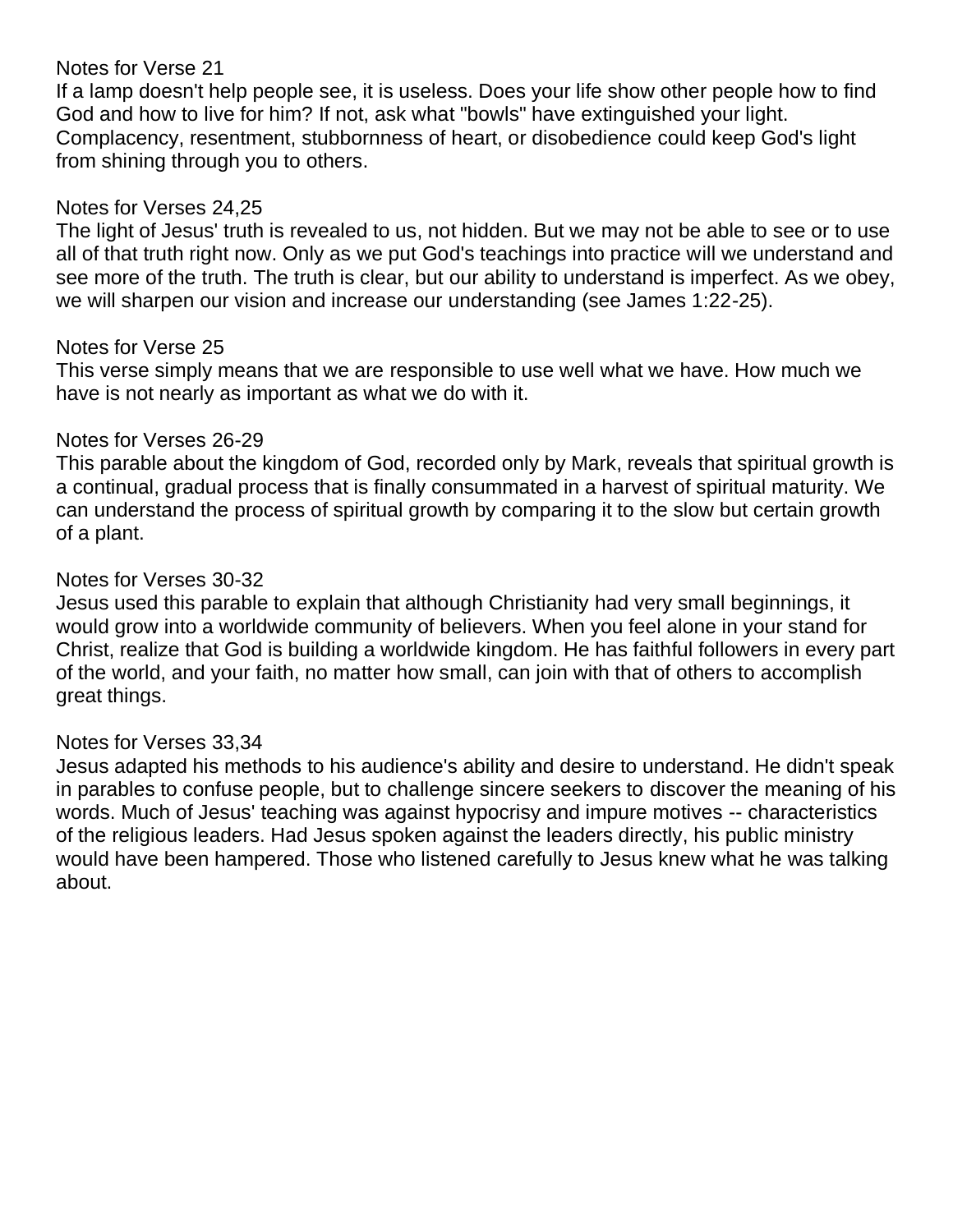# Dealing With the Disappointments of Ministry

Mark 6:1-30

#### **What would you like to praise God for today?**

#### **JESUS REJECTED AT NAZARETH**

**1 Jesus left that part of the country and returned with his disciples to Nazareth, his hometown. 2 The next Sabbath he began teaching in the synagogue, and many who heard him were astonished. They asked, "Where did he get all his wisdom and the power to perform such miracles? 3 He's just the carpenter, the son of Mary and brother of James, Joseph, Judas, and Simon. And his sisters live right here among us." They were deeply offended and refused to believe in him.**

**4 Then Jesus told them, "A prophet is honored everywhere except in his own hometown and among his relatives and his own family." 5 And because of their unbelief, he couldn't do any mighty miracles among them except to place his hands on a few sick people and heal them. 6 And he was amazed at their unbelief.** 

#### **JESUS SENDS OUT THE TWELVE APOSTLES**

**Then Jesus went out from village to village, teaching.7 And he called his twelve disciples together and sent them out two by two, with authority to cast out evil spirits. 8 He told them to take nothing with them except a walking stick--no food, no traveler's bag, no money. 9 He told them to wear sandals but not to take even an extra coat. 10 "When you enter each village, be a guest in only one home," he said. 11 "And if a village won't welcome you or listen to you, shake off its dust from your feet as you leave. It is a sign that you have abandoned that village to its fate."**

**12 So the disciples went out, telling all they met to turn from their sins. 13 And they cast out many demons and healed many sick people, anointing them with olive oil.** 

#### **THE DEATH OF JOHN THE BAPTIST**

**14 Herod Antipas, the king, soon heard about Jesus, because people everywhere were talking about him. Some were saying, "This must be John the Baptist come back to life again. That is why he can do such miracles." 15 Others thought Jesus was the ancient prophet Elijah. Still others thought he was a prophet like the other great prophets of the past. 16 When Herod heard about Jesus, he said, "John, the man I beheaded, has come back from the dead." 17 For Herod had sent soldiers to arrest and imprison John as a favor to Herodias. She had been his brother Philip's wife, but Herod had married her. 18 John kept telling Herod, "It is illegal for you to marry your brother's wife." 19 Herodias was enraged and wanted John killed in revenge, but without Herod's approval she was powerless. 20 And Herod respected John, knowing that he was a good and holy man, so he kept him under his protection. Herod was disturbed whenever he talked with John, but even so, he liked to listen to him.**

**21 Herodias's chance finally came. It was Herod's birthday, and he gave a party for his palace aides, army officers, and the leading citizens of Galilee. 22 Then his daughter, also named Herodias, came in and performed a dance that greatly pleased them all. "Ask me for anything you like," the king said to the girl, "and I will give it to you." 23 Then he promised, "I will give you whatever you ask, up to half of my kingdom!"**

**24 She went out and asked her mother, "What should I ask for?" Her mother told her, "Ask for John the Baptist's head!"**

**25 So the girl hurried back to the king and told him, "I want the head of John the Baptist, right now, on a tray!"**

**26 Then the king was very sorry, but he was embarrassed to break his oath in front of his guests. 27 So he sent an executioner to the prison to cut off John's head and bring it to him. The soldier beheaded John in the prison, 28 brought his head on a tray, and gave it to the girl, who took it to her mother. 29 When John's disciples heard what had happened, they came for his body and buried it in a tomb.** 

**30 The apostles returned to Jesus from their ministry tour and told him all they had done and what they had taught. Mark 6:1-30 (NLT)**

#### **PRAY for God's guidance**

- 1. What childhood escapade of yours do you hear about most often when you visit family?
- 2. After these power draining miracles (raising Jairus' daughter and healing the woman with a bleeding problem) what happens when Jesus goes home?

What do the four questions (vv. 2-3) reveal? How is Jesus' ministry limited in Nazareth?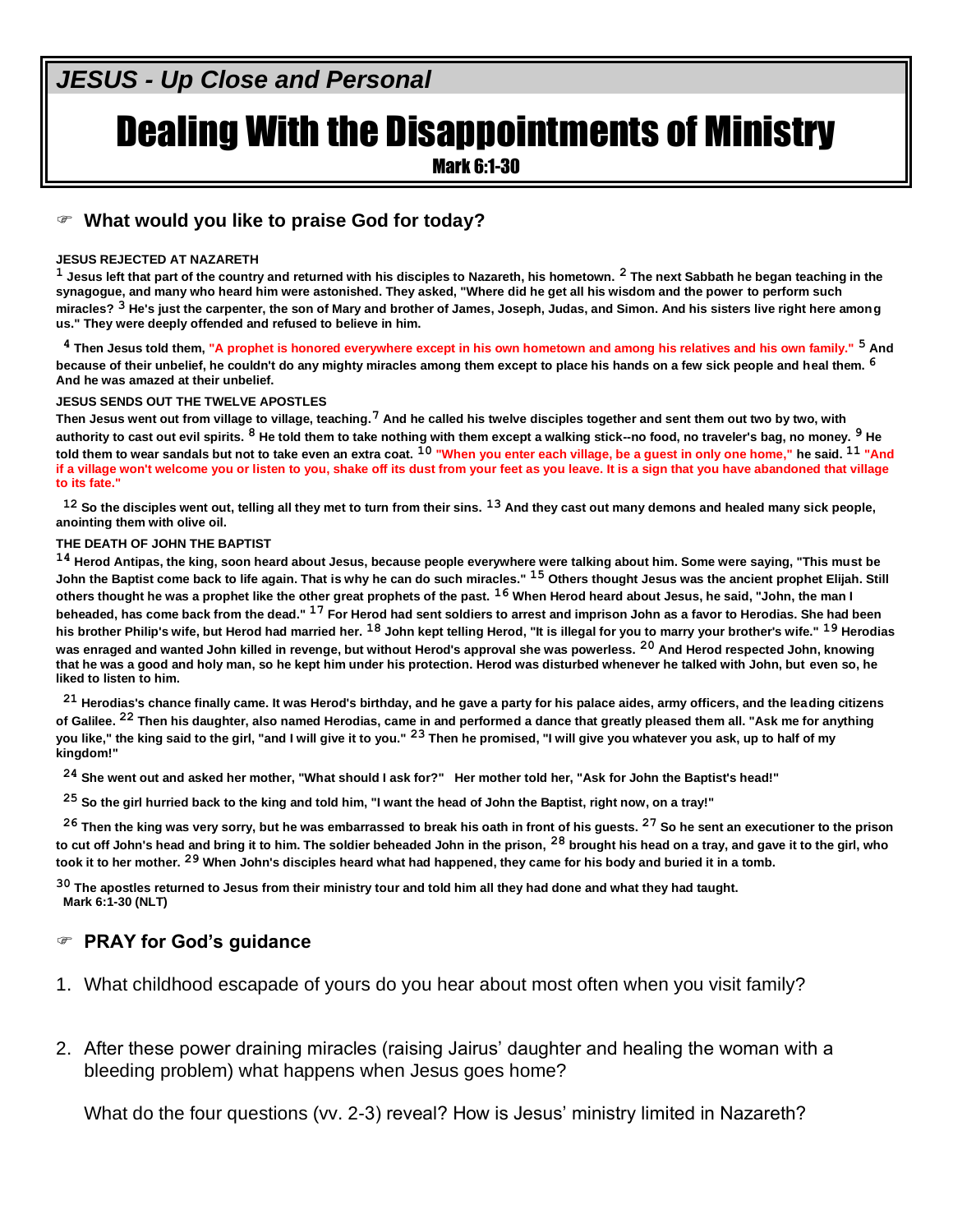- 3. How do you think Jesus felt about His reception in Nazareth? How does your family react to your faith in Christ? How does that affect you?
- 4. What does the disciples' assignment (6:6-12) tell you about the kingdom of God? About teamwork? Our responsibility?
- 5. What impact would this have on the villages? The disciples? On Jesus the "discipler"?
- 6. How is the disciples' message like that of John (1:4) and Jesus (1:14-15)?
- 7. [vv. 14-16] What explanations were people coming up with for Jesus' power and authority? How would this weaken His claim on their lives?
- 8. [vv. 17-20] What did Herod think of John the Baptist?

Why does Herod jail John? How much did "peer pressure" have to do with Herod's actions? How does what we do under pressure reveal what we are really like?

- 9. John was Jesus" cousin; someone Jesus, no doubt grew up with, loved and respected. How do you think word of John's martyrdom impacted Jesus? (also see Matt. 14:12,13)
- **Wrap up:** What disappointments have you struggled with recently: Grief? Rejection? Fatigue? What comfort can you draw from viewing the human side of Christ? His divinity?

**Prayer:** For one another

# LIFE GROUPS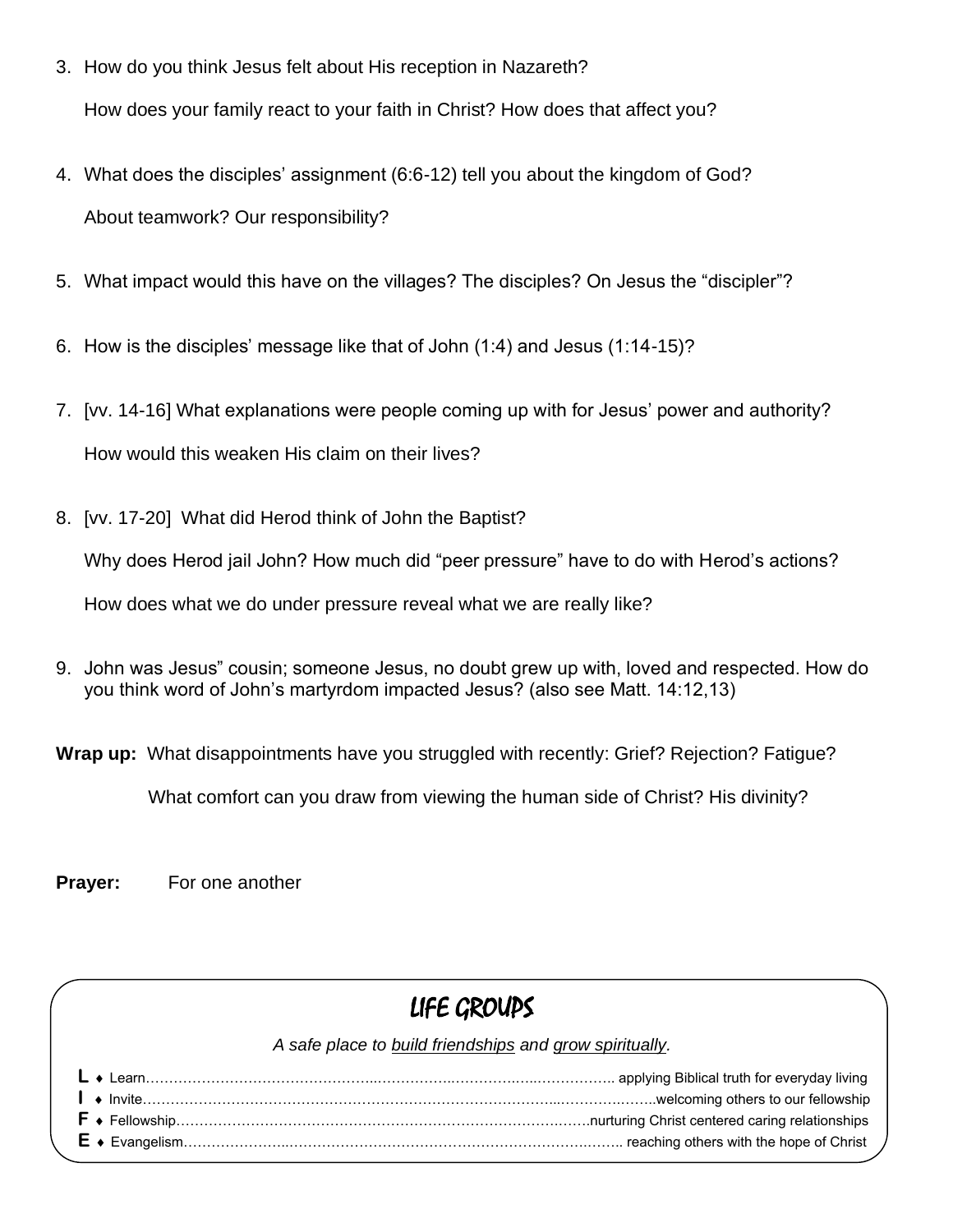## Chapter 6

## Notes for Verses 2,3

Jesus was teaching effectively and wisely, but the people of his hometown saw him as only a carpenter. "He's no better than we are -- he's just a common laborer," they said. They were offended that others could be impressed by Jesus and follow him. They rejected his authority because he was one of their peers. They thought they knew him, but their preconceived notions about who he was made it impossible for them to accept his message. Don't let prejudice blind you to truth. As you learn more about Jesus, try to see him for who he really is.

## Notes for Verse 4

Jesus said that a prophet (in other words, a worker for God) is never honored in his hometown. But that doesn't make his work any less important. A person doesn't need to be respected or honored to be useful to God. If friends, neighbors, or family don't respect your Christian work, don't let their rejection keep you from serving God.

## Notes for Verse 5

Jesus could have done greater miracles in Nazareth, but he chose not to because of the people's pride and unbelief. The miracles he did had little effect on the people because they did not accept his message or believe that he was from God. Therefore, Jesus looked elsewhere, seeking those who would respond to his miracles and message.

## Notes for Verse 7

The disciples were sent out in pairs. Individually they could have reached more areas of the country, but this was not Christ's plan. One advantage in going out by twos was that they could strengthen and encourage each other, especially when they faced rejection. Our strength comes from God, but he meets many of our needs through our teamwork with others. As you serve Christ, don't try to go it alone.

## Notes for Verses 8,9

Mark records that the disciples were instructed to take nothing with them *except* staffs, while in the Matthew and Luke accounts Jesus told them *not* to take staffs. One explanation is that Matthew and Luke were referring to a club used for protection, whereas Mark was talking about a shepherd's crook. In any case, the point in all three accounts is the same -- the disciples were to leave at once, without extensive preparation, trusting in God's care rather than in their own resources.

## Notes for Verse 11

Pious Jews shook the dust from their feet after passing through Gentile cities or territory to show their separation from Gentile influences and practices. When the disciples shook the dust from their feet after leaving a *Jewish* town, it was a vivid sign that they wished to remain separate from people who had rejected Jesus and his message. Jesus made it clear that the listeners were responsible for what they did with the gospel. The disciples were not to blame if the message was rejected, as long as they had faithfully and carefully presented it. We are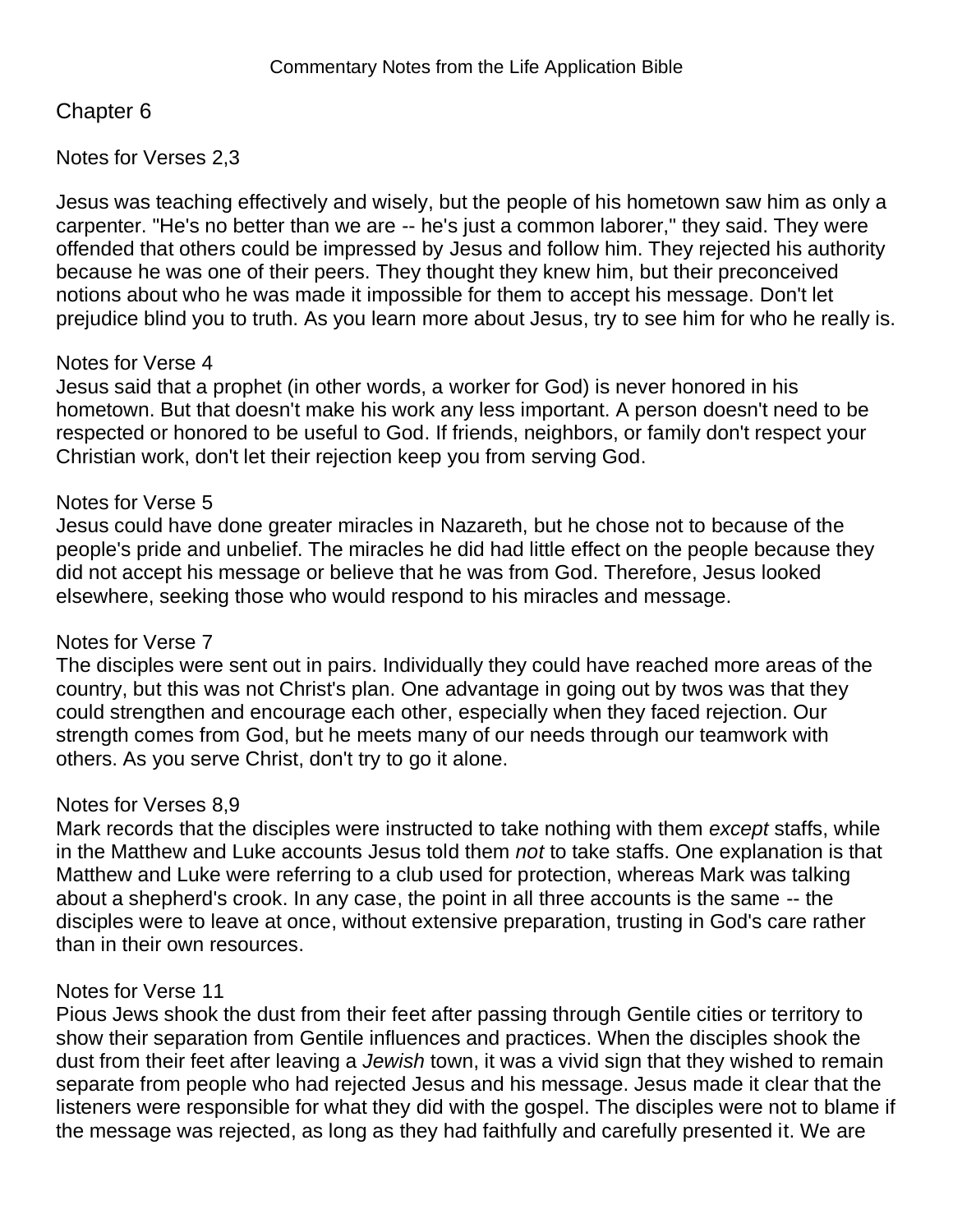not responsible when others reject Christ's message of salvation, but we do have the responsibility to share the gospel clearly and faithfully.

#### Notes for Verses 14,15

Herod, along with many others, wondered who Jesus really was. Unable to accept Jesus' claim to be God's Son, many people made up their own explanations for his power and authority. Herod thought that Jesus was John the Baptist come back to life, while those who were familiar with the Old Testament thought he was Elijah (Malachi 4:5). Still others believed that Jesus was a teaching prophet in the tradition of Moses, Isaiah, or Jeremiah. Today people still have to make up their minds about Jesus. Some think that if they can name what he is -- prophet, teacher, good man -- they can weaken the power of his claim on their lives. But what they *think* does not change who Jesus *is.*

## Notes for Verses 17-19

Palestine was divided into four territories, each with a different ruler. Herod Antipas, called Herod in the Gospels, was ruler over Galilee; his brother Philip ruled over Traconitis and Idumea. Philip's wife was Herodias, but she left him to marry Herod Antipas. When John confronted the two for committing adultery, Herodias formulated a plot to kill him. Instead of trying to get rid of her sin, Herodias tried to get rid of the one who brought it to public attention. This is exactly what the religious leaders were trying to do to Jesus.

#### Notes for Verse 20

Herod arrested John the Baptist under pressure from his wife and advisers. Though Herod respected John's integrity, in the end Herod had John killed because of pressure from his peers and family. What you do under pressure often shows what you are really like.

#### Notes for Verses 22,23

As a ruler under Roman authority, Herod had no kingdom to give. The offer of half his kingdom was Herod's way to say that he would give Herodias's daughter almost anything she wanted. When Herodias asked for John's head, Herod would have been greatly embarrassed in front of his guests if he had denied her request. Words are powerful. Because they can lead to great sin, we should use them with great care.

#### Notes for Verse 30

Mark uses the word *apostles* here and in Mark 3:14. *Apostle* means "one sent" as messenger, authorized agent, or missionary. The word became an official title for Jesus' 12 disciples after his death and resurrection (Acts 1:25, 26; Ephesians 2:20).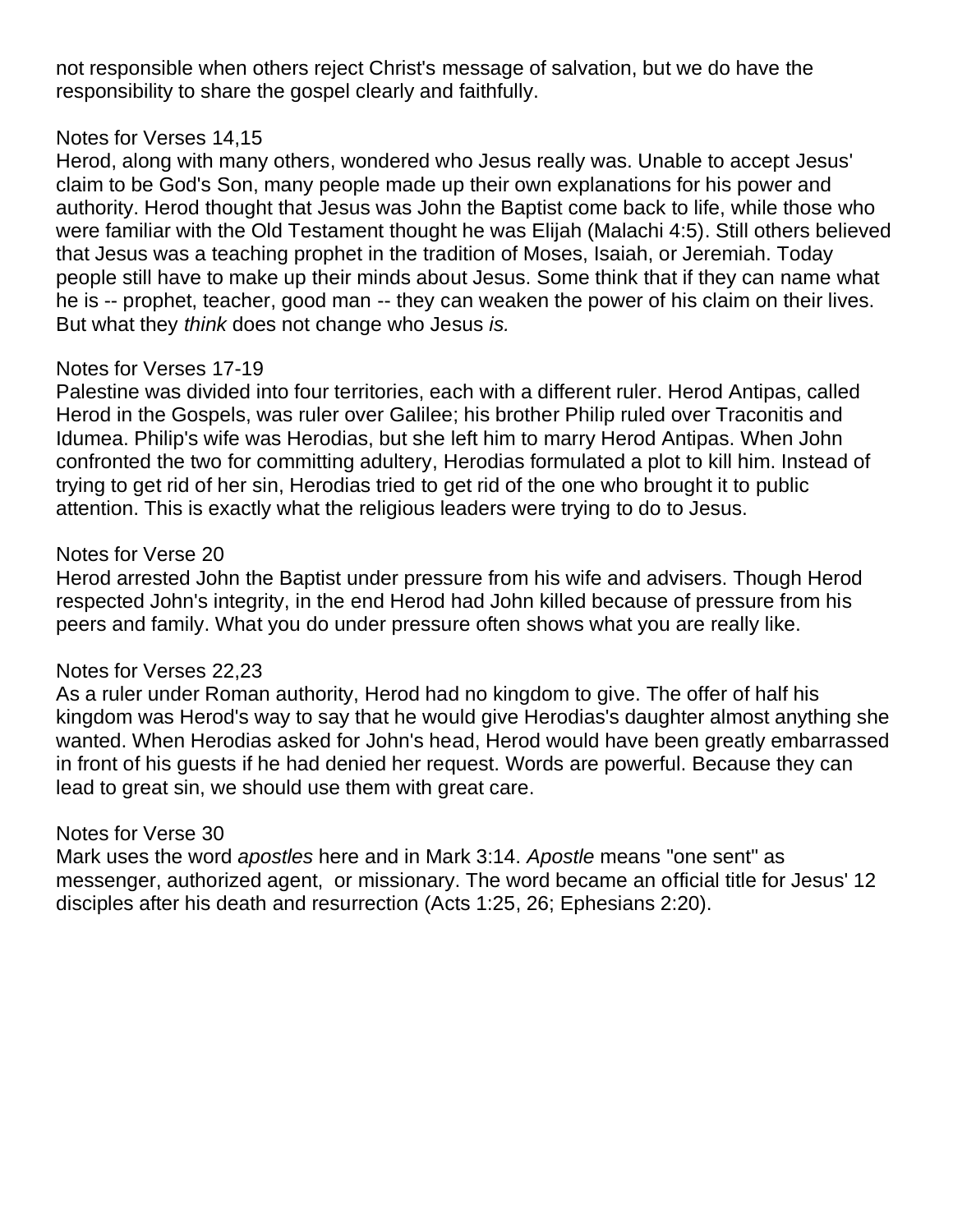## *JESUS - Up Close and Personal*

# Jesus - More Than Just A Great Guy

Discovering His Power & Commitment To Meet Our Needs

Mark 6:30-56

#### **What would you like to praise God for today?**

#### **JESUS FEEDS FIVE THOUSAND**

**30 The apostles returned to Jesus from their ministry tour and told him all they had done and what they had taught. 31 Then Jesus said, "Let's get away from the crowds for a while and rest." There were so many people coming and going that Jesus and his apostles didn't even have time to eat. 32 They left by boat for a quieter spot. 33 But many people saw them leaving, and people from many towns ran ahead along the shore and met them as they landed. 34 A vast crowd was there as he stepped from the boat, and he had compassion on them because they were like sheep without a shepherd. So he taught them many things.**

**35 Late in the afternoon his disciples came to him and said, "This is a desolate place, and it is getting late. 36 Send the crowds away so they can go to the nearby farms and villages and buy themselves some food."**

**37 But Jesus said, "You feed them."**

 **"With what?" they asked. "It would take a small fortune to buy food for all this crowd!"**

#### **38 "How much food do you have?" he asked. "Go and find out."**

 **They came back and reported, "We have five loaves of bread and two fish."39 Then Jesus told the crowd to sit down in groups on the green grass. 40 So they sat in groups of fifty or a hundred.**

**41 Jesus took the five loaves and two fish, looked up toward heaven, and asked God's blessing on the food. Breaking the loaves into pieces, he kept giving the bread and fish to the disciples to give to the people. 42 They all ate as much as they wanted, 43 and they picked up twelve baskets of leftover bread and fish. 44 Five thousand men had eaten from those five loaves!** 

#### **JESUS WALKS ON WATER**

**45 Immediately after this, Jesus made his disciples get back into the boat and head out across the lake to Bethsaida, while he sent the people home. 46 Afterward he went up into the hills by himself to pray.**

**47 During the night, the disciples were in their boat out in the middle of the lake, and Jesus was alone on land. 48 He saw that they were in serious trouble, rowing hard and struggling against the wind and waves. About three o'clock in the morning he came to them, walking on the water. He started to go past them, 49 but when they saw him walking on the water, they screamed in terror, thinking he was a ghost. 50 They were all terrified when they saw him. But Jesus spoke to them at once. "It's all right," he said. "I am here! Don't be afraid." 51 Then he climbed into the boat, and the wind stopped. They were astonished at what they saw. 52 They still didn't understand the significance of the miracle of the multiplied loaves, for their hearts were hard and they did not believe.**

**53 When they arrived at Gennesaret on the other side of the lake, they anchored the boat 54 and climbed out. The people standing there recognized him at once, 55 and they ran throughout the whole area and began carrying sick people to him on mats. 56 Wherever he went--in villages and cities and out on the farms--they laid the sick in the market plazas and streets. The sick begged him to let them at least touch the fringe of his robe, and all who touched it were healed. Mark 6:30-56 (NLT)**

#### **PRAY for God's guidance**

- 1. When you need a break from things, where do you go… what do you like to do to relax?
- 2. Why did Jesus decide to take the disciples away (v.31)?

What happened as soon as they left?

What was Jesus' response?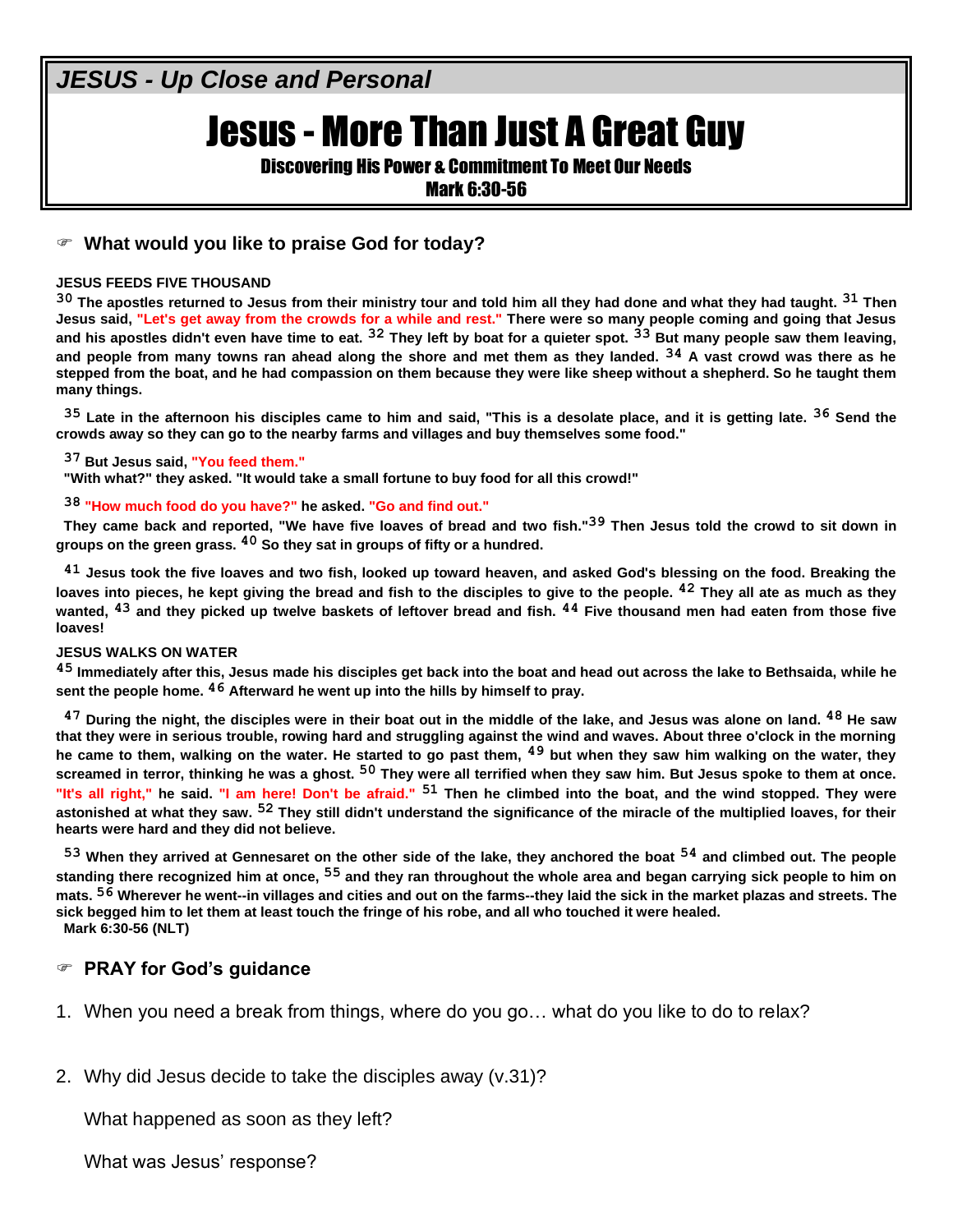- 3. How did the disciples and Jesus differ in the way they viewed the whole situation? What emotions might have been expressed by the disciples in v. 37?
- 4. What would you feel as a disciple when you gathered the leftovers?

What was the lesson to be learned?

5. [vv. 45-56] What problem were the disciples encountering?

How did they respond to Jesus' appearing? How would you have responded?

6. What is the significance of Jesus' walking on the water and His response to their terror (see Is. 43:1-3; 44:8)?

Who s He revealing Himself to be?

7. [v. 52] What should they have perceived in the lesson of the loaves that would have prepared them for this?

Does Jesus ever "lost sight" of us? (see Matt. 28:20)

**Wrap up:** When you have a need of fear, do you come searching for Jesus or do you usually try to meet your own needs in some other way?

How can you practice allowing Jesus to meet your needs?

**Prayer:** For one another

For missionaries

# LIFE GROUPS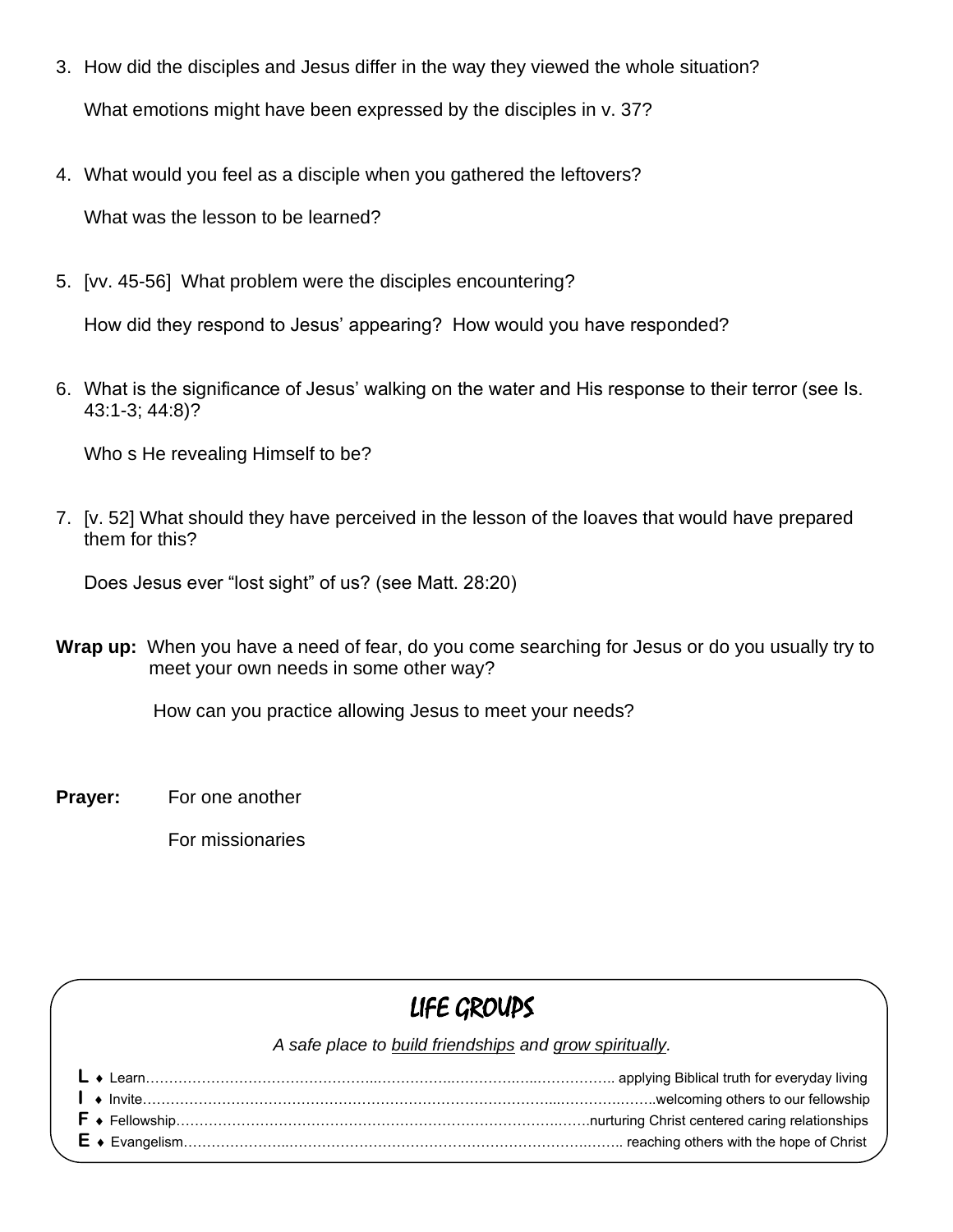#### Notes for Verse 30

Mark uses the word *apostles* here and in Mark 3:14. *Apostle* means "one sent" as messenger, authorized agent, or missionary. The word became an official title for Jesus' 12 disciples after his death and resurrection (Acts 1:25, 26; Ephesians 2:20).

#### Notes for Verse 31

When the disciples had returned from their mission, Jesus took them away to rest. Doing God's work is very important, but Jesus recognized that to do it effectively we need periodic rest and renewal. Jesus and his disciples, however, did not always find it easy to get the rest they needed!

## Notes for Verse 34

This crowd was as pitiful as a flock of sheep without a shepherd. Sheep are easily scattered; without a shepherd they are in grave danger. Jesus was the Shepherd who could teach them what they needed to know and keep them from straying from God. See Psalm 23; Isaiah 40:11; and Ezekiel 34:5ff for descriptions of the Good Shepherd.

## Notes for Verse 37

In this chapter different people have examined Jesus' life and ministry: his neighbors and family, Herod the king, and the disciples. Yet none of these appreciated Jesus for who he was. The disciples were still pondering, still confused, still unbelieving. They did not realize that Jesus could provide for them. They were so preoccupied with the immensity of the task that they could not see what was possible with God. Do you let what seems impossible about Christianity keep you from believing?

 **6:37-42** When Jesus asked the disciples to provide food for over 5,000 people, they asked in astonishment if they should go and spend eight months' wages on bread. How do you react when you are given an impossible task? A situation that seems impossible with human resources is simply an opportunity for God. The disciples did everything they could by gathering the available food and organizing the people into groups. Then, in answer to prayer, God did the impossible. When facing a seemingly impossible task, do what you can and ask God to do the rest. He may see fit to make the impossible happen.

## Notes for Verse 49

The disciples were surprised to see Jesus walking beside them on the water. But they should have realized that Jesus would help them when they were in trouble. Though they had lost sight of Jesus, he had not lost sight of them. His concern for them overcame their lack of faith. The next time you are in "deep water," remember that Christ knows your struggle and cares for you.

 **6:49,50** The disciples were afraid, but Jesus' presence calmed their fears. We all experience fear. Do we try to deal with it ourselves, or do we let Jesus deal with it? In times of fear and uncertainty, it is calming to know that Christ is always with us (Matthew 28:20). To recognize Christ's presence is the antidote for fear.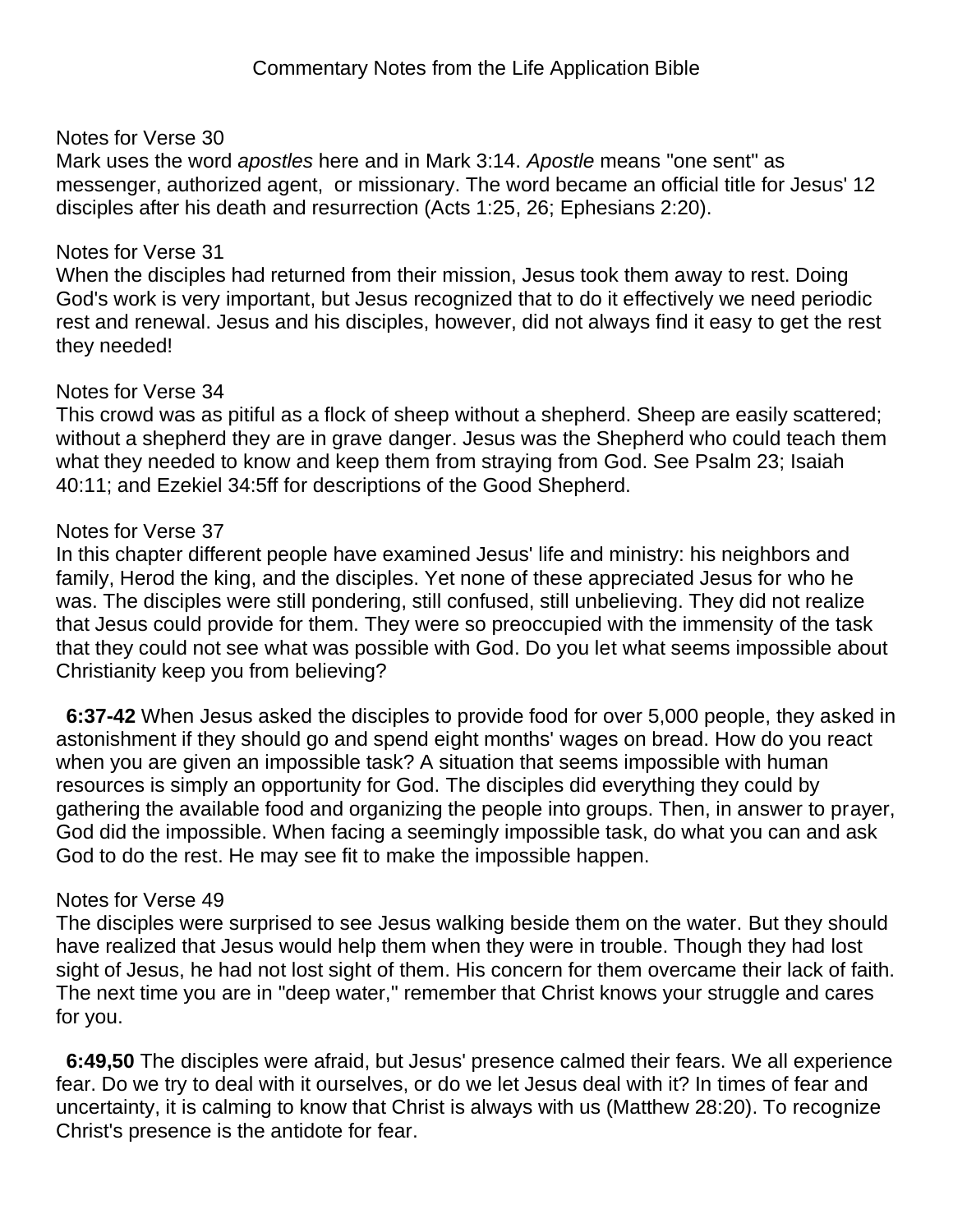#### Notes for Verse 52

The disciples didn't want to believe, perhaps because (1) they couldn't accept the fact that this human named Jesus was really the Son of God; (2) they dared not believe that the Messiah would choose them as his followers -- it was too good to be true; (3) they still did not understand the real purpose for Jesus' coming to earth. Their disbelief took the form of misunderstanding.

 Even after watching Jesus miraculously feed 5,000 people, they still could not take the final step of faith and believe that he was God's Son. If they had, they would not have been amazed that Jesus could walk on water. The disciples did not transfer the truth they already knew about Jesus to their own lives. We read that Jesus walked on the water, and yet we often marvel that he is able to work in our lives. We must not only believe that these miracles really occurred; we must also transfer the truth to our own life situations.

#### Notes for Verse 53

Gennesaret was a small fertile plain located on the west side of the Sea of Galilee. Capernaum, Jesus' home, sat at the northern edge of this plain.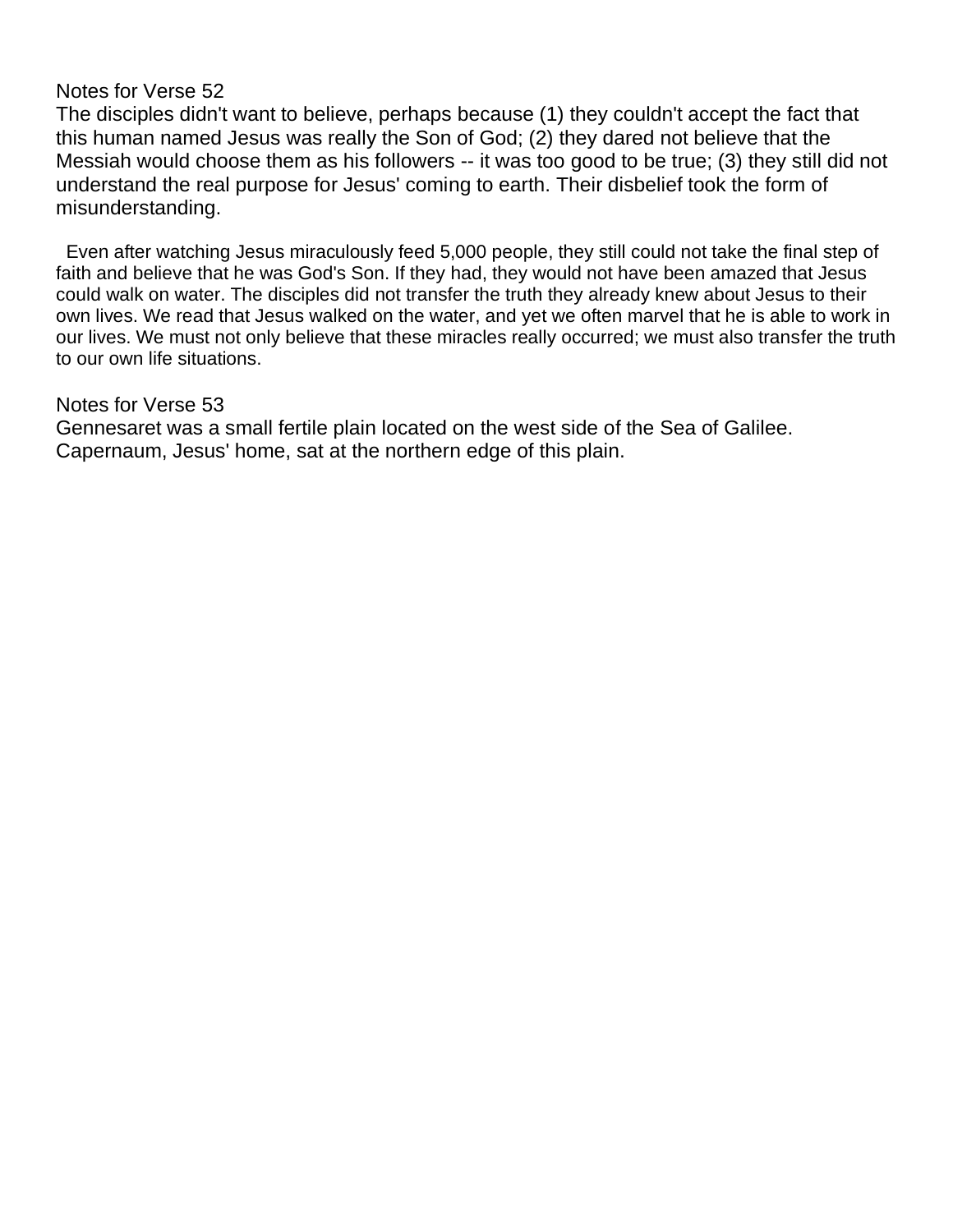## *JESUS - Up Close and Personal*

# What Worship Says About You

Mark 11

#### **What would you like to praise God for today?**

#### **THE TRIUMPHAL ENTRY**

 **1 As Jesus and his disciples approached Jerusalem, they came to the towns of Bethphage and Bethany, on the Mount of Olives. Jesus sent two of them on ahead. 2 "Go into that village over there," he told them, "and as soon as you enter it, you will see a colt tied there that has never been ridden. Untie it and bring it here. 3 If anyone asks what you are doing, just say, 'The Lord needs it and will return it soon.' "**

 **4 The two disciples left and found the colt standing in the street, tied outside a house. 5 As they were untying it, some bystanders demanded, "What are you doing, untying that colt?" 6 They said what Jesus had told them to say, and they were permitted to take it. 7 Then they brought the colt to Jesus and threw their garments over it, and he sat on it.**

**8 Many in the crowd spread their coats on the road ahead of Jesus, and others cut leafy branches in the fields and spread them along the way. 9 He was in the center of the procession, and the crowds all around him were shouting,** 

 **"Praise God! Bless the one who comes in the name of the Lord! 10 Bless the coming kingdom of our ancestor David! Praise God in highest heaven"!**

**11 So Jesus came to Jerusalem and went into the Temple. He looked around carefully at everything, and then he left because it was late in the afternoon. Then he went out to Bethany with the twelve disciples.** 

#### **JESUS CURSES THE FIG TREE**

 **12 The next morning as they were leaving Bethany, Jesus felt hungry. 13 He noticed a fig tree a little way off that was in full leaf, so he went over to see if he could find any figs on it. But there were only leaves because it was too early in the season for fruit. 14 Then Jesus said to the tree, "May no one ever eat your fruit again!" And the disciples heard him say it.** 

#### **JESUS CLEARS THE TEMPLE**

 **15 When they arrived back in Jerusalem, Jesus entered the Temple and began to drive out the merchants and their customers. He knocked over the tables of the money changers and the stalls of those selling doves, 16 and he stopped everyone from bringing in merchandise. 17 He taught them, "The Scriptures declare, 'My Temple will be called a place of prayer for all nations,' but you have turned it into a den of thieves."**

**18 When the leading priests and teachers of religious law heard what Jesus had done, they began planning how to kill him. But they were afraid of him because the people were so enthusiastic about Jesus' teaching. 19 That evening Jesus and the disciples left the city.**

**20 The next morning as they passed by the fig tree he had cursed, the disciples noticed it was withered from the roots. 21 Peter remembered what Jesus had said to the tree on the previous day and exclaimed, "Look, Teacher! The fig tree you cursed has withered!"**

**22 Then Jesus said to the disciples, "Have faith in God. 23 I assure you that you can say to this mountain, 'May God lift you up and throw you into the sea,' and your command will be obeyed. All that's required is that you really believe and do not doubt in your heart. 24 Listen to me! You can pray for anything, and if you believe, you will have it. 25 But when you are praying, first forgive anyone you are holding a grudge against, so that your Father in heaven will forgive your sins, too."**

#### **THE AUTHORITY OF JESUS CHALLENGED**

 **27 By this time they had arrived in Jerusalem again. As Jesus was walking through the Temple area, the leading priests, the teachers of religious law, and the other leaders came up to him. They demanded, 28 "By whose authority did you drive out the merchants from the Temple? Who gave you such authority?"**

**29 "I'll tell who gave me authority to do these things if you answer one question," Jesus replied. 30 "Did John's baptism come from heaven or was it merely human? Answer me!"**

**31 They talked it over among themselves. "If we say it was from heaven, he will ask why we didn't believe him. 32 But do we dare say it was merely human?" For they were afraid that the people would start a riot, since everyone thought that John was a prophet. 33 So they finally replied, "We don't know." And Jesus responded, "Then I won't answer your question either." Mark 11:1-33 (NLT)**

#### **PRAY for God's guidance**

- 1. What is the closest you have come to meeting a world leader or celebrity?
- 2. What was unexpected about the way Jesus entered Jerusalem? How does it confirm His character (see Zechariah9:9)?

In light of the response He received, what were the expectations of the crowd? The disciples (see 10:37)?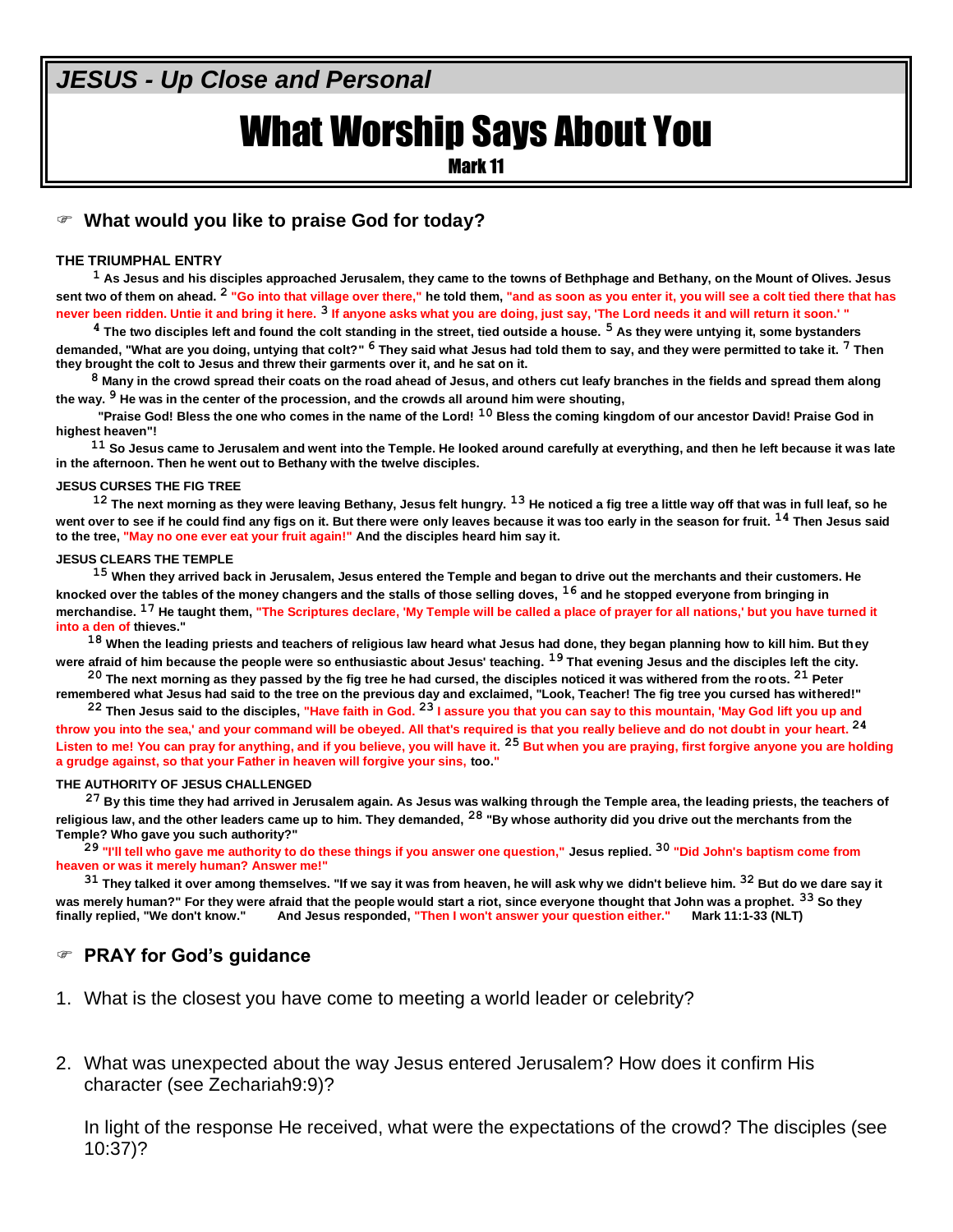- 3. Have you ever misunderstood Jesus' purposes, praising Him one day and despairing the next?
- 4. What do you find most significant about the triumphal entry into Jerusalem?

How eager are you to welcome Him into your life today?

- 5. [vv. 12-26] How does the story of the fig tree relate to the clearing of the temple (vv.13-14, 20-21)? In what ways did the Pharisees cover their fruitlessness with flashy foliage?
- 6. This profiteering on the sale of sacrificial animals took place in the only area where Gentiles could worship. Why would that especially anger Jesus (**see Isaiah 56:6-8 and Jeremiah 7:9-11**)?
- 7. How are prayer and worship linked together? What conditions for effective prayer are revealed here?
- 8. [vv. 27-33] Why were the leaders concerned about authority? In their eyes, who had legitimate authority?

Why doesn't He answer them directly?

**Wrap up:** Why is it impossible to worship and question Jesus' authority at the same time?

What phrase, verse or thought stood out to you the most today?

**Prayer:** For one another

## LIFE GROUPS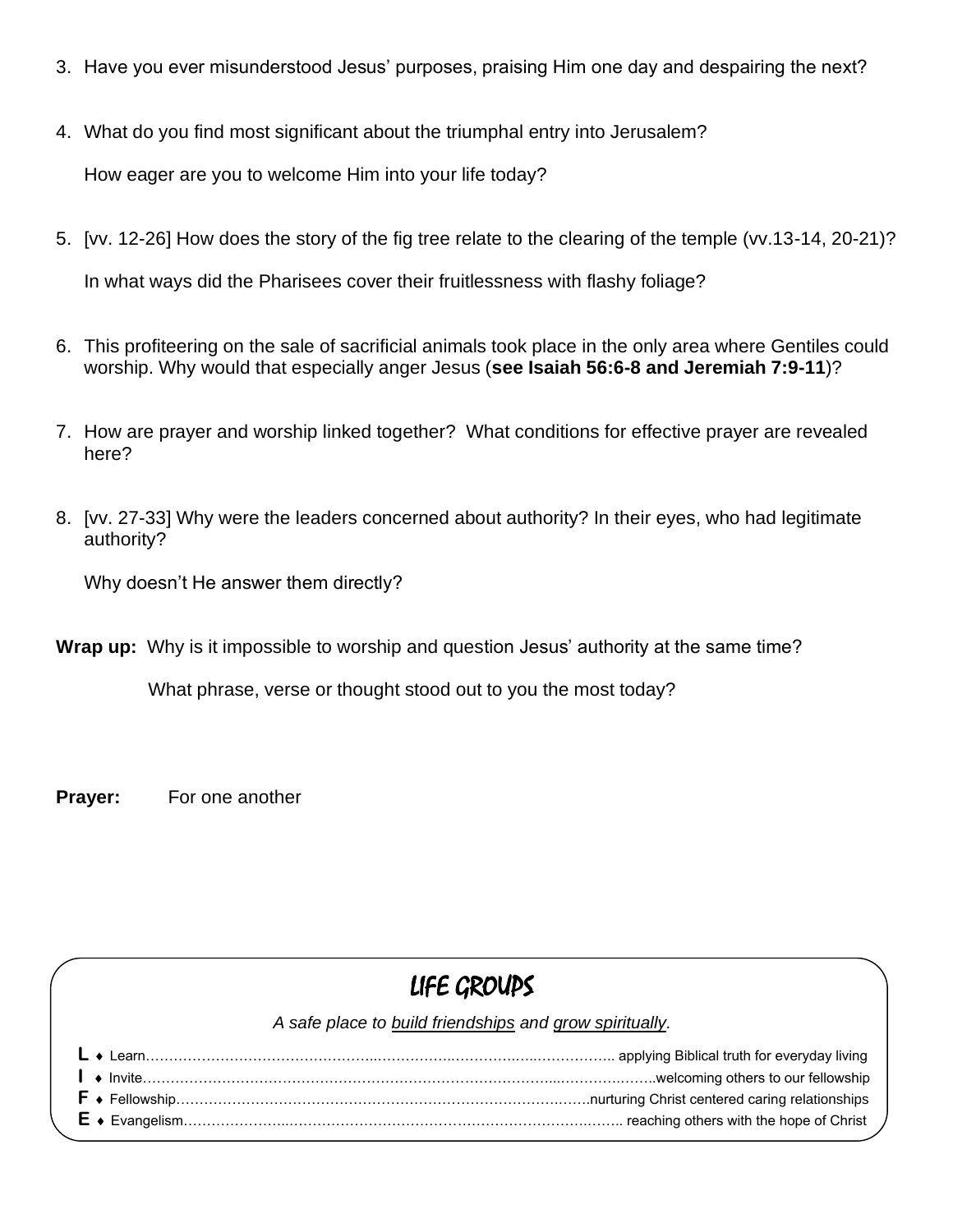# Chapter 11

Notes for Verses 1,2

This was Sunday of the week that Jesus would be crucified, and the great Passover festival was about to begin. Jews came to Jerusalem from all over the Roman world during this weeklong celebration to remember the great exodus from Egypt (see Exodus 12:37-51). Many in the crowds had heard of or seen Jesus and were hoping he would come to the temple (John 11:55-57).

 Jesus did come, not as a warring king on a horse or in a chariot, but as a gentle and peaceable king on a donkey's colt, just as Zechariah 9:9 had predicted. Jesus knew that those who would hear him teach at the temple would return to their homes throughout the world and announce the coming of the Messiah.

Notes for Verses 9,10

The people exclaimed "Hosanna" (meaning, "Save!"), because they recognized that Jesus was fulfilling the prophecy in Zechariah 9:9. (See also Psalm 24:7-10; Psalm 118:26.) They spoke of David's kingdom because of God's words to David in 2Samuel 7:12-14. The crowd correctly saw Jesus as the fulfillment of these prophecies, but they did not understand where Jesus' kingship would lead him. This same crowd cried out "Crucify him!" when Jesus stood on trial only a few days later.

Notes for Verses 11-21

In this passage, two unusual incidents are related: the cursing of the fig tree and the clearing of the temple. The cursing of the fig tree was an acted-out parable related to the clearing of the temple. The temple was supposed to be a place of worship, but true worship had disappeared. The fig tree showed promise of fruit, but it produced none. Jesus was showing his anger at religious life without substance. If you claim to have faith without putting it to work in your life, you are like the barren fig tree. Genuine faith has great potential; ask God to help you bear fruit for his kingdom.

Notes for Verses 13-26

Fig trees, a popular source of inexpensive food in Israel, require three years from the time they are planted until they can bear fruit. Each tree yields a great amount of fruit twice a year, in late spring and in early autumn. This incident occurred early in the spring fig season when the leaves were beginning to bud. The figs normally grow as the leaves fill out, but this tree, though full of leaves, had none. The tree looked promising but offered no fruit. Jesus' harsh words to the fig tree could be applied to the nation of Israel. Fruitful in appearance only, Israel was spiritually barren.